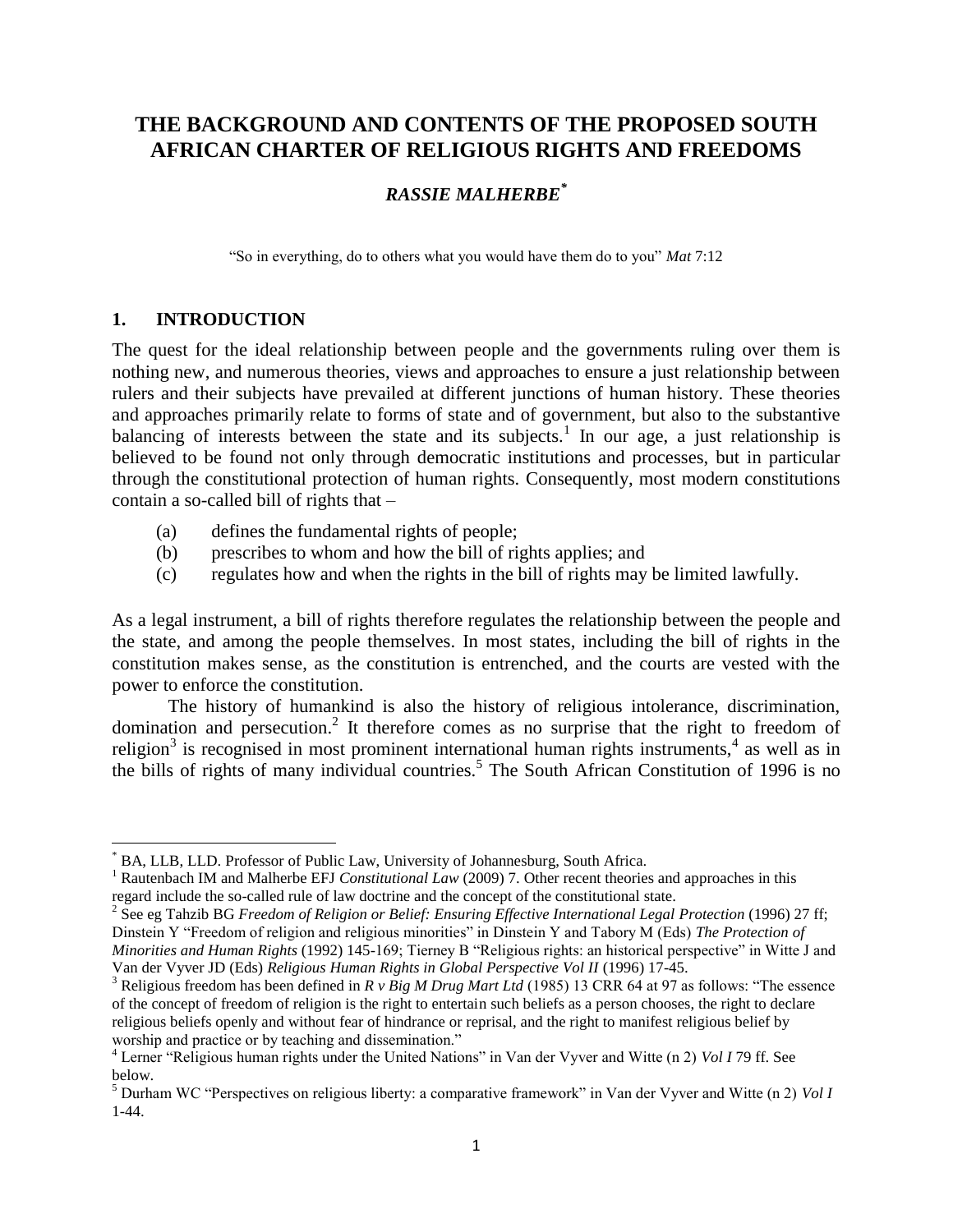exception.<sup>6</sup> In this paper, recent developments in South Africa concerning the protection of religious freedom are explored, specifically in respect of the proposed South African Charter of Religious Rights and Freedoms. By way of background, the South African democratic constitutional framework, in existence now for a decade and a half, is explained briefly, with emphasis on the supremacy of the Constitution, and the justiciable Bill of Rights forming part of the Constitution. This discussion is followed by a justification for the adoption of a South African Charter of Religious Rights and Freedoms, a brief explanation of the main features of the Charter, and a few remarks about the way forward.

#### **2. THE SOUTH AFRICAN CONSTITUTIONAL FRAMEWORK**

#### 2.1 CONSTITUTIONAL SUPREMACY

The South African Constitution of 1996 is the remarkable outcome of the historic transformation process that took place in the country during the early nineties.<sup>7</sup> The Constitution represents and embodies in legal terms the principles and main features of the new democratic constitutional order.<sup>8</sup> The Constitution is the supreme law of the Republic of South Africa.<sup>9</sup> Law or conduct that is inconsistent with the Constitution is invalid to the extent of its inconsistency, and the obligations imposed by the Constitution must be fulfilled. The Constitution is entrenched and special procedures and majorities apply to its amendment.<sup>10</sup> The courts are formally vested with the power to invalidate any law or action which is inconsistent with the Constitution.<sup>11</sup> All legislative and executive bodies, including Parliament, are subject to the Constitution.<sup>12</sup> All high courts have constitutional jurisdiction, but a special Constitutional Court was added as the spearhead of judicial control.<sup>13</sup> In *Executive Council of the Western Cape Legislature v President of the RSA* the Constitutional Court emphasised the supremacy of the Constitution as follows: "It is of crucial importance at this early stage of the development of our new constitutional order, to establish respect for the principle that the Constitution is supreme."<sup>14</sup>

 $6$  S 15(1) of the Constitution of the Republic of South Africa, 1996. For an early account in this regard, see Van der Vyver JD "Constitutional perspective of church-state relations in South Africa" 1999 *Brigham Young University Law Review* 635-672.

 $<sup>7</sup>$  An excellent account of the fascinating process resulting in the adoption of the Constitution can be found in</sup> Ebrahim H *The Soul of a Nation: Constitution-making in South Africa*, Oxford University Press, Cape Town (1998). See also Malherbe R "Die teorie en praktyk van die 1996-grondwet: 'n versigtige waardering" (The theory and practice of the 1996 constitution: a careful assessment)" 2008 *Journal of South African Law (TSAR)* 425-448. <sup>8</sup> Malherbe R "The South African Constitution" 2000 *Zeitschrift für öffentliches Recht* 61-100.

<sup>&</sup>lt;sup>9</sup> S 2 of the Constitution.

 $10$  S 74. The Constitution has been amended several times since coming into effect, mainly because of the activities of a standing parliamentary committee responsible for the annual review of the Constitution (s 45(1)(*d*)(iii) of the Constitution.

 $11$  S 172(1)(*a*). Many provisions in acts of Parliament have been invalidated over the last decade and a half, mainly for being in violation of a right in the Bill of Rights.

<sup>&</sup>lt;sup>12</sup> President of the RSA v Hugo 1997 6 BCLR 708 (CC) par 28.

<sup>&</sup>lt;sup>13</sup> S 167. The Constitutional Court is the highest court for constitutional matters (s  $167(3)(a)$ ). Any high court may invalidate an act of Parliament or of a provincial legislature, but such invalidation must be confirmed by the Constitutional Court (s 172(2)(*a*)).

 $14$  1995 10 BCLR 1289 (CC) par 100.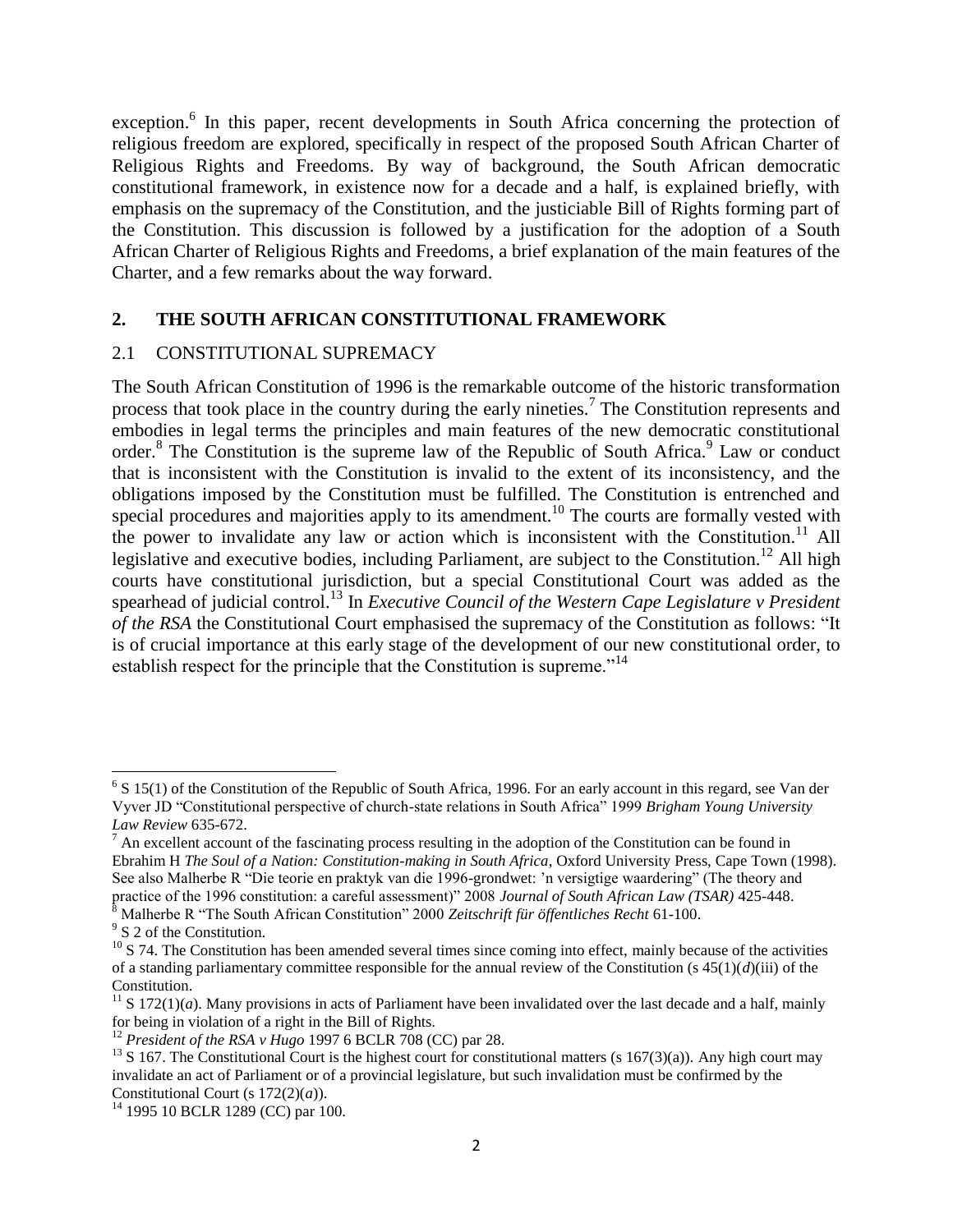## 2.2 THE BILL OF RIGHTS<sup>15</sup>

Given the background of apartheid, the Constitution states unequivocally that it aims to eliminate the discrimination, inequality and injustice of the past, and that the protection of human rights is accordingly a major focus and objective in the new South Africa.

- The Preamble states that the Constitution has been adopted to heal the divisions of the past and create a society based on democratic values, social justice and basic human rights.
- Section 1 states that human dignity, the achievement of equality and the advancement of human rights and freedoms is one of the founding values of the Republic.<sup>16</sup>
- Section 7 states that the Bill of Rights included in chapter 2 of the Constitution is the cornerstone of democracy in South Africa, and that it affirms the democratic values of human dignity, equality and freedom.<sup>17</sup>

The rights guaranteed in the Bill of Rights cover a wide spectrum of human interests and activities<sup>18</sup> and has had a profound impact on the legal system as a whole. Each right protects certain interests and conduct of those persons protected under the Bill of Rights. The Bill of Rights applies to all law and binds all legislative, executive, judicial and other organs of state.<sup>19</sup> It also applies to private relationships.<sup>20</sup> The state has an obligation to respect, protect, promote and fulfil the rights in the Bill of  $Right's<sup>21</sup>$  but, indeed, everybody has the inherent duty to respect the rights of others. The rights mentioned in the Bill of Rights may be limited only in accordance with the general and specific limitation provisions in the Bill.<sup>22</sup> In order to have the widest

 $16 \times 1$  (a).

 $\overline{\phantom{a}}$ 

 $^{19}$  S 8(1).

<sup>15</sup> For extensive overviews and discussions of the Bill of Rights see eg Currie I and De Waal J *The Bill of Rights Handbook* (2005); Cheadle H, Davis D and Haysom N (eds) *South African Constitutional Law: The Bill of Rights* (2002); Devenish G *A Commentary on the South African Bill of Rights* (1999). Shorter discussions appear in Rautenbach IM "Introduction to the Bill of Rights" in *Butterworths Bill of Rights Compendium* (2008) 1A ff and Rautenbach and Malherbe *Constitutional Law* (2009) 315 ff. For a brief overview see Malherbe R "A new beginning: introducing the South African Constitution and Bill of Rights" 2000 *Netherlands Quarterly of Human Rights* 45-65.

 $17\overline{S}$  7(1).

 $18$  The rights include so-called social and economic rights such as a right to have access to adequate housing (s 26), a right to have access to health care services, sufficient food and water, and social security (s 27), and a right to education (s 29). These rights have led to several leading cases decided by the Constitutional Court. For a brief overview see Malherbe "The development of social and economic rights in South Africa" 2005 *Zeitschrift für öffentliches Recht* 111-125.

<sup>&</sup>lt;sup>20</sup> S 8(2) provides that "a provision in the Bill of Rights binds a natural or juristic person if, and to the extent that, it is applicable, taking into account the nature of the right and the nature of any duty imposed by the right". This refers to the so-called horizontal application of the Bill of Rights. See Rautenbach IM "The bill of rights applies to private law and binds private persons" 2000 *Journal of South African Law (TSAR)* 296.

 $21$  S 7(2).

 $22$  S 36, the general limitation provision, reads as follows:

<sup>&</sup>quot;(1) The rights in the Bill of Rights may be limited only in terms of law of general application to the extent that the limitation is reasonable and justifiable in an open and democratic society based on human dignity, equality and freedom, taking into account all relevant factors, including –

<sup>(</sup>a) the nature of the right;

<sup>(</sup>b) the importance of the purpose of the limitation;

<sup>(</sup>c) the nature and extent of the limitation;

<sup>(</sup>d) the relation between the limitation and its purpose; and

<sup>(</sup>e) less restrictive means to achieve the purpose."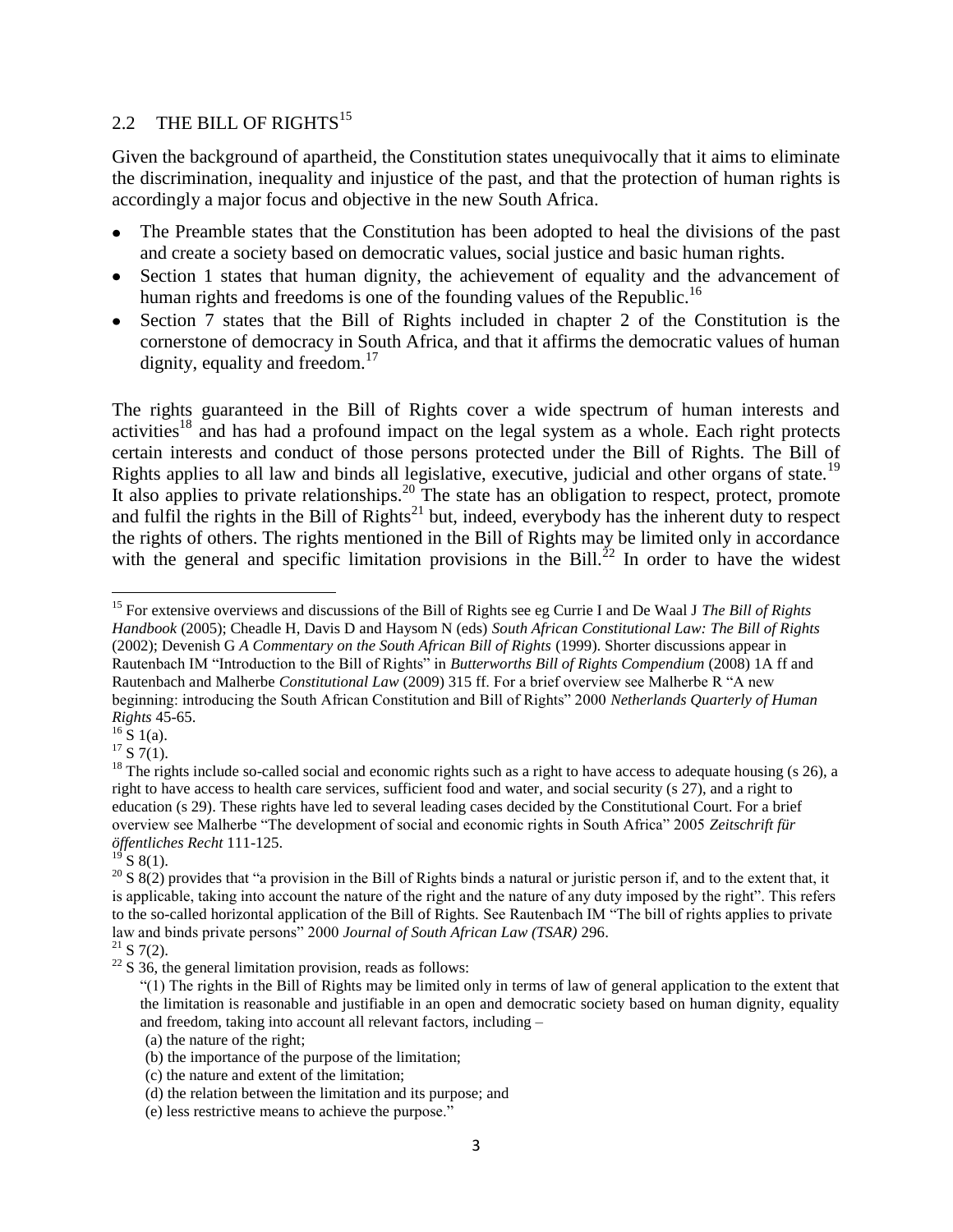possible impact on the protection and advancement of human rights and freedoms, the Bill of Rights is interpreted in a generous and purposive fashion.<sup>23</sup> Apart from enforcement by the courts, a special South African Human Rights Commission was established to promote a human rights culture and enhance the protection of human rights in South Africa.<sup>24</sup>

The right to freedom of religion is guaranteed in the Bill of Rights without qualification. It has been accepted that the right protects the right and freedom to believe according to one's convictions, and the right to manifest those beliefs and convictions, as is generally understood.<sup>25</sup> Various other provisions of the Constitution relate to religion and religious freedom. <sup>26</sup> The preamble to the Constitution concludes with the words "May God protect our people. God bless South Africa", which incidentally is also the title of the South African national anthem. Section 9, the equality clause, prohibits unfair discrimination on various grounds, including religion.<sup>27</sup> Section 15 allows religious observances in state and state-aided institutions.<sup>28</sup> Section 15 also creates the possibility for the recognition of religious legal systems and marriages that are not inconsistent with the Constitution.<sup>29</sup> Section 31 protects the right of persons belonging to a religious community to practise their religion together with other members of that community and form voluntary religious associations. Sections 185 and 186 provide for a commission for the promotion and protection of the rights of cultural, religious and linguistic communities. Of course, various rights, such as the right to human dignity, the right to freedom of expression, and the right to freedom of association, relate indirectly to the protection of religious freedom.

#### **3 MOTIVATION FOR A CHARTER OF RELIGIOUS RIGHTS AND FREEDOMS**

Given the constitutional framework, the obvious question is, why a South African Charter of Religious Rights and Freedoms?<sup>30</sup> Aren't there sufficient protection for religious rights in the Constitution? The argument for the Charter is thus as follows.

<sup>23</sup> This approach was endorsed by the Constitutional Court in *S v Makwanyane* 1995 6 BCLR 665 (CC) pars 9 and 10. See Rautenbach and Malherbe (n 14) 37 ff. In general iro the application of the Bill of Rights see Rautenbach (n 14).

 $24$  S 184 of the Constitution; also the South African Human Rights Commission Act 54 of 1994. Various other bodies assist in this endeavour, such as the Commission for Gender Equality, the Public Protector, and the Commission for the Promotion and Protection of the Rights of Cultural, Religious and Linguistic Communities. Depending on the state for funding and the implementation of their recommendations, the effectiveness of these bodies are questioned, though, and the courts remain the spearhead of human rights protection in South Africa. <sup>25</sup> *S v Lawrence; S v Negal; S v Solberg* 1997 10 BCLR 1348 (CC). For discussions of the right to freedom of religion in South African context, see Malherbe R "Die grondwetlike beskerming van godsdiensvryheid (The constitutional protection of freedom of religion)" 1998 *Journal of South African Law (TSAR)* 673-701; "Enkele kwelvrae oor die grondwetlike beskerming van die reg op godsdiensvryheid (A few nagging questions about the constitutional protection of the right to freedom of religion)" 2006 *Journal of South African Law (TSAR)* 629-649; "Die impak van die Grondwet op godsdiens – 'n voorlopige waarneming (The impact of the Constitution on religion – a preliminary observation)" 2008 *Ned Geref Teologiese Tydskrif (Dutch Reformed Theological Journal)* 263-278. <sup>26</sup> Malherbe 2006 (n 24) 630.

 $27$  S 9(3).

<sup>&</sup>lt;sup>28</sup> Such observances must follow the rules of the relevant institution, and must be conducted on a free, voluntary and equitable basis (s 15(2)). This constitutes one reason why a so-called strict wall of separation between religion and the state does not apply in South Africa – see n 53 below.

 $29$  S 15(3).

 $30$  This is not a completely novel idea – see Shelton D and Kiss A "A draft model law on freedom of religion, with commentary" in Van der Vyver and Witte (n 2) *Vol I* 559-592. Two decades ago, a former judge of the Constitutional Court also floated the idea of a charter of religious rights and freedoms in the following terms: "Ideally in South Africa, all religious organizations and persons concerned with the study of religion would get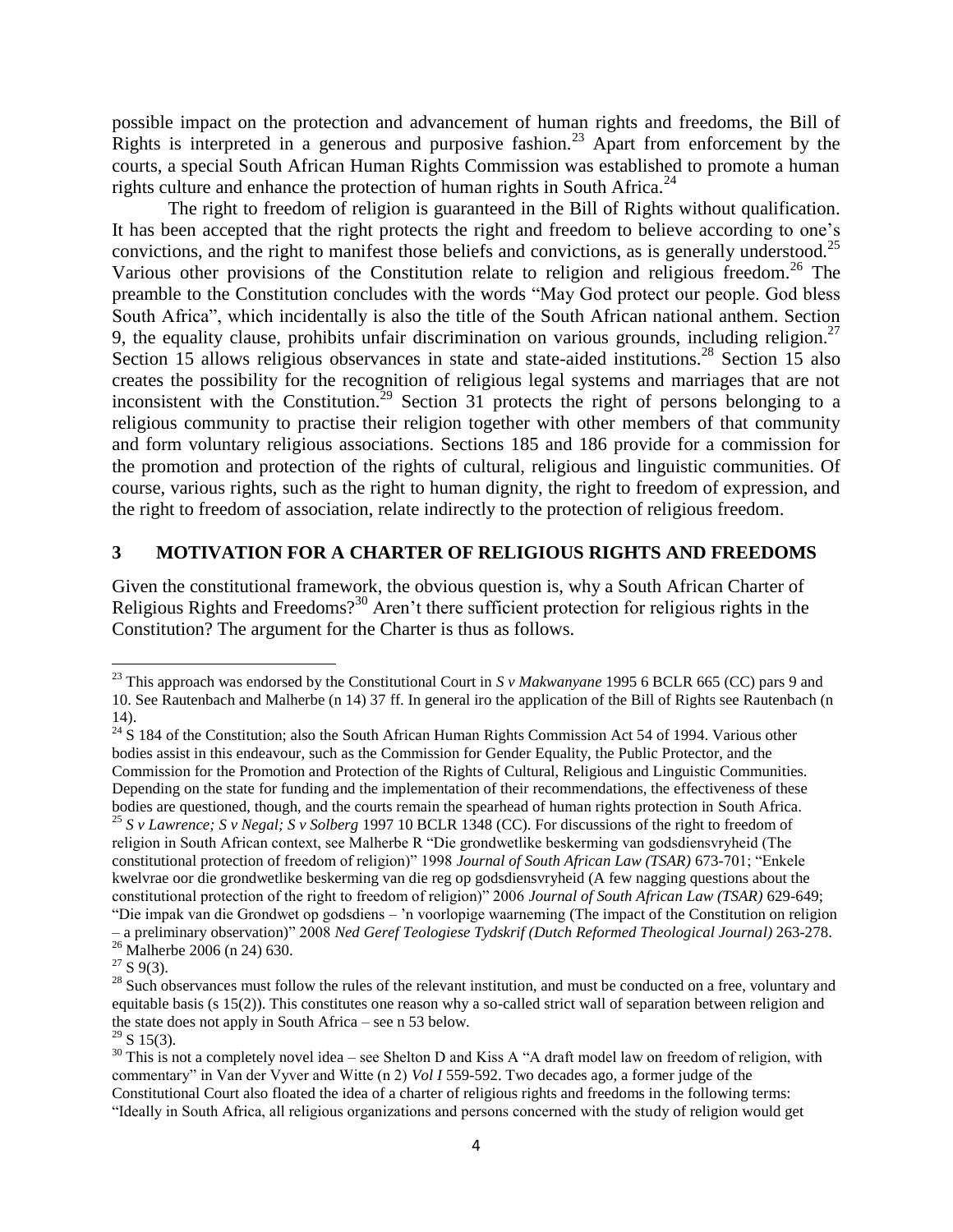First of all, there is no doubt about the importance of religion in the lives of the majority of individuals and communities in South Africa. $31$  Nominally, about 70% of the population professes the Christian faith. The rest are spread among traditional African religions, Islam, Hinduism, the Jewish religion and a few others. Consequently, religious affairs, religious freedom, and the relationship between religion and the state in particular, are always under fairly sharp scrutiny. Generally speaking, religious freedom is respected in South Africa, and the relationship between religion and the state is healthy and mutually constructive. Of course, for the benefit of society, it should be kept that way. The fact that there is presently an absence of tension or conflict is not a convincing reason for not putting mechanisms in place to maintain the good relationship. History shows that the relationship between religion and the state is fragile and can deteriorate very rapidly. To fix things when they have already gone sour, is extremely difficult, and it is always sound strategy to act pro-actively. At the same time, under the influence of a steadily increasing secularism in society, there are indeed a few issues that require clarification in the Charter.<sup>32</sup>

Second, the South African Constitution itself invites the initiative taken with the Charter. Maybe because South Africa has not fully emerged yet from the intense social engineering of the last two decades, the Constitution provides that "in order to deepen the culture of democracy established by the Constitution, Parliament may adopt Charters of Rights consistent with the provisions of the Constitution".<sup>33</sup> Any such charter of rights adopted by Parliament will then have the force of law. The Constitution envisages, in other words, that the rights in the Constitution may be further extended, supplemented and given content by way of such additional charters. The Constitution creates this space for additional charters of rights because most constitutional rights are described in cryptic, vague and general terms. The intention is that society, including the state by way of legislation and other measures, and the courts through their judgments, should over time flesh out these rights. For example, section 15 of the Constitution protects the right to religious freedom only in these few words, "everyone has the right to freedom of religion" and, apart from the provisions mentioned earlier, provides very little else about the content of the right.

Third, in the normal course of business, Parliament has indeed adopted specific pieces of legislation to flesh out the content and application of several rights in the Bill of Rights. The following examples may be mentioned:

(a) Section 9 (the right to equality): the Promotion of Equality and Prevention of Unfair Discrimination Act;<sup>34</sup>

l

together and draft a Charter of religious rights and responsibilities … It would be up to the participants themselves to define what they consider to be their fundamental rights" (Sachs A *Protecting Human Rights in a New South Africa: Contemporary South African Debates* (1990) 46-47).

<sup>31</sup> In *Syndicat Northcrest v Amselem* (2004) 2SCR 551 576, religion has been defined as follows: "In essence, religion is about freely and deeply held personal convictions or beliefs connected to an individual's spiritual faith and integrally linked to one's self-definition and spiritual fulfillment, the practices of which allow individuals to foster a connection with the divine or with the subject or object of that spiritual faith."

<sup>&</sup>lt;sup>32</sup> For a comparison of developments in Canada, see Benson "The freedom of conscience and religion in Canada: challenges and opportunities" 2007 *Emory International Law Review* 111-165. See also his criticism of the false juxtaposition of the so-called "secular" versus religion (Benson "Considering secularism" in Farrow (Ed) *Recognizing Religion in a Secular Society* (2004) 83-98). See also De Freitas "Religion, legal scholarship and higher education: perspectives for the South African context" 2007 *Acta Academica* 45-66, who shows to what extent religion is being excluded from law studies under the influence of this false dichotomy.  $33\,$  S 234.

<sup>34</sup> Act 4 of 2000.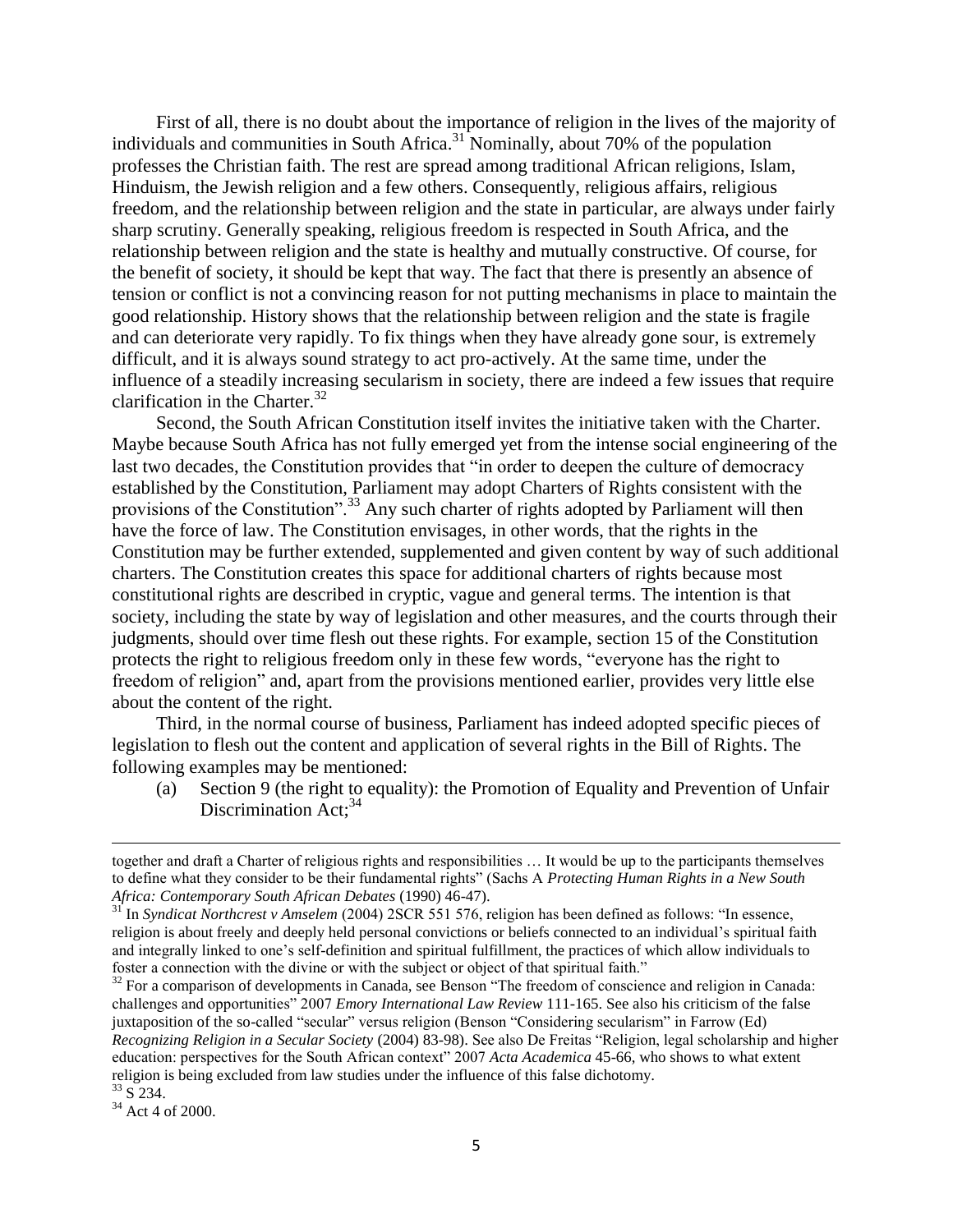- (b) Section 23 (labour rights): the Labour Relations Act;<sup>35</sup>
- (c) Section 32 (the right to access to information): the Promotion of Access to Information Act;<sup>36</sup>
- (d) Section 33 (the right to administrative justice): the Promotion of Administrative Justice Act.<sup>37</sup>

The Constitutional Court explained with reference to the Promotion of Equality and Prevention of Unfair Discrimination Act that the Act represents Parliament's response to the duty imposed on it by the Constitution to adopt legislation giving effect to the equality clause.<sup>38</sup> The Court accepts the validity of the Act unless its constitutionality is directly challenged, and is therefore obliged to apply the Act before reverting to section 9 of the Constitution.<sup>39</sup> Clearly, this would be true of any piece of legislation giving effect to a right protected by the Constitution, including the proposed Charter, should it become an Act of Parliament.

Fourth, directly or indirectly, numerous other acts give effect to the rights in the Constitution as well, as in the case of health care, housing, education, the environment, the rights of children, the right to vote, the right to have access to the courts, and the rights of arrested and accused persons and prisoners. Actually, very few rights in a modern bill of rights can be exercised properly without a comprehensive framework of supporting legislation dealing with the particulars relating to the exercise of every right.

Section 234 of the Constitution creates yet another opportunity for legislation supplementing the Bill of Rights, in this case in respect of religious freedom. The space created by section 234 provides religious communities with an opportunity to take the initiative in a matter that is crucially important to every religious person and institution. In an open, free and democratic society it should not be left only to the state to determine the content of constitutional rights. Civil structures such as religious communities should make a contribution in areas in which they have a direct interest and of which they have intimate knowledge. It is as much the function and responsibility of civil society as of the state to define the content of constitutional rights, and in so doing, to contribute to setting the boundaries between the individual and the state. If, through a process of consultation and negotiation, religious communities succeed in submitting to the state a consensus proposal for a charter of religious rights and freedoms, the state will be hard pressed not to take it seriously, or impose its own views instead. Thus, through the proposed Charter, religious communities will be able to leave their own significant imprint on the content of the right to freedom of religion.

Moreover, the right to freedom of religion is an important and effective mechanism regulating the relationship between religion and the state. By providing more particulars about the content of the right to freedom of religion, the Charter will outline even more clearly the relationship between religion and the state, and will contribute significantly to secure the present good relationship between them. This relationship, in terms of which freedom of religion and the authority of religious institutions over their own affairs are recognised, and religion and religious communities enjoy impartial protection in the state, is stipulated unequivocally in the Charter.

 $\overline{a}$ 

 $35$  Act 66 of 1995.

 $36$  Act 2 of 2000.

 $37$  Act 3 of 2000.

<sup>38</sup> *MEC for Education, KwaZulu-Natal v Pillay* 2008 2 BCLR 99 (CC) – see the discussion of the case by Malherbe R "Kulturele en religieuse diversiteit moet gevier en nie gevrees word (Cultural and religious diversity should be celebrated and not feared)" 2008 *TSAR* 367-375. See also *Minister of Health v New Clicks (Pty) Ltd* 2006 1 BCLR 1 (CC) par 437.

<sup>39</sup> *Pillay* case (n 36) par 40.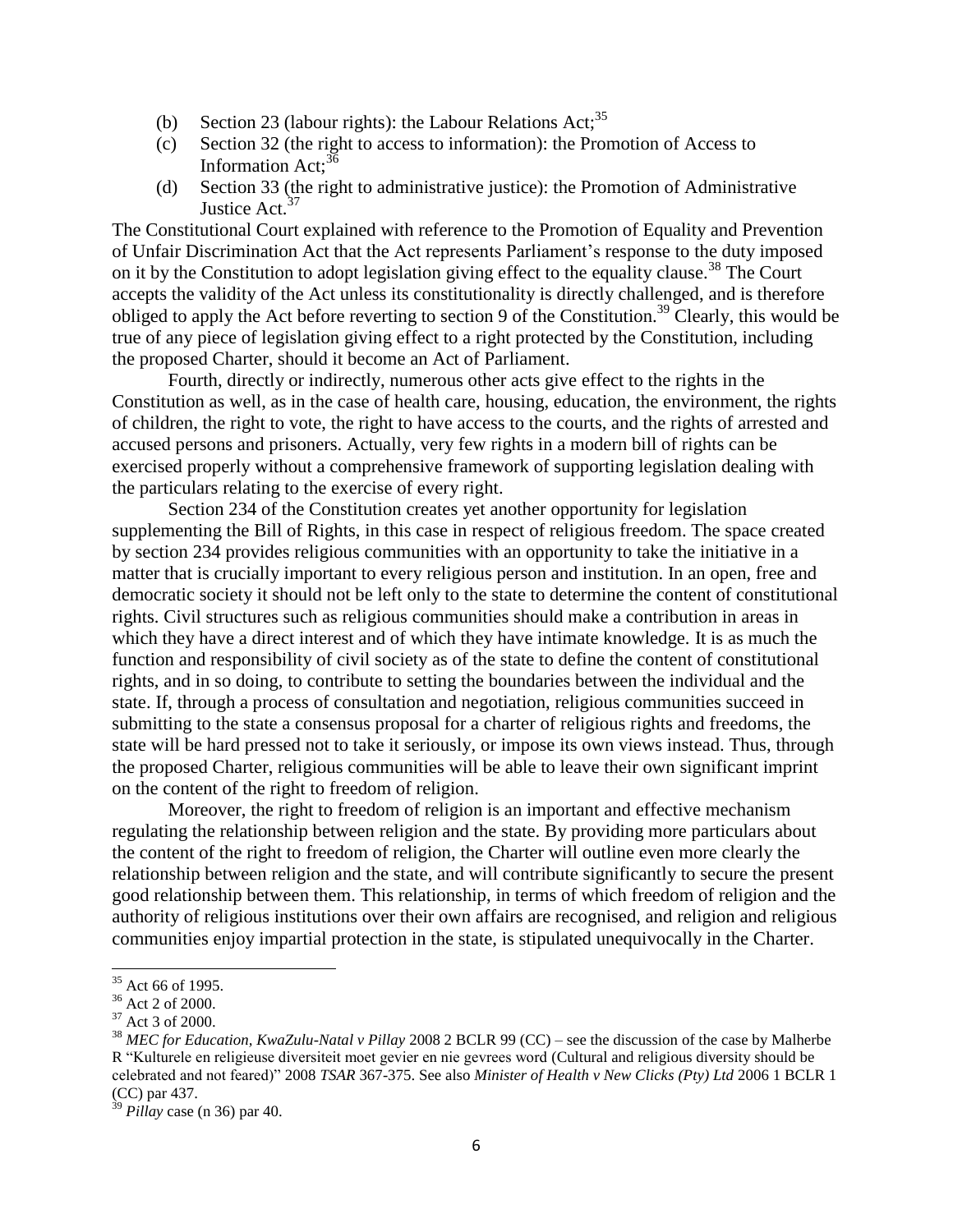On the other hand, by leaving the right to freedom of religion undefined in the Constitution, one actually accepts that the content of the right will be determined on an *ad hoc* basis through court decisions and other measures, in other words, as questions, issues and difficulties occur from time to time. This is an incremental and piecemeal process over which religious communities have little control. Section 234, on the contrary, creates the opportunity to put on the table a charter in which the content of the right is spelled out more fully in a single act of Parliament.

Throughout history conflict between religion and the state occurred from time to time in most countries and there were even periods of large scale religious persecution in some countries. <sup>40</sup> In South Africa, as well, issues sometimes occur over which religious communities differ from the state or where the state take steps that either limit religious freedom or at least test the divide between religion and the state.<sup>41</sup> By defining this relationship clearly in an act of Parliament, future unwarranted state interference with religion, as well as uncertainty, misunderstanding and unnecessary conflict between religion and the state, can be prevented.

Finally, there are useful international examples of additional protection for freedom of religion. All the primary international human rights instruments refer to the right to freedom of religion, but not a single one elaborates on the content of the right. (See for example the Universal Declaration of Human Rights,<sup>42</sup> the International Convention on Civil and Political Rights,<sup>43</sup> the European Convention for the Protection of Human Rights and Fundamental Freedoms,<sup>44</sup> and the African Charter for Human and Peoples' Rights.<sup>45</sup>) That is why the *Declaration on the Elimination of All Forms of Intolerance and Discrimination Based on Religion or Belief* was adopted in 1981, <sup>46</sup> followed by the *Declaration on the Rights of Persons Belonging to National or Ethnic, Religious and Linguistic Minorities* in 1992. Both these instruments elaborate quite significantly on the content of the right to freedom of religion. Domestically as well as internationally, therefore, there are precedents for the proposed Charter.

An objection sometimes heard requiring a response is that conferring rights on people may lead to abuse and that the Charter may open the door to various undesirable or objectionable beliefs and practices. It is a popular claim that the South African Bill of Rights protects criminals and not their victims. If understood and applied properly, that is not the result of any bill or charter of rights and freedoms. First, every right implies a responsibility, because everyone entitled to a particular right has the responsibility to respect the reciprocal right of another. That is why rights never apply without limitations – any right naturally imposes a limitation on the rights of another. Simply put, one person's right to freedom of movement is automatically limited by another person's freedom of movement. If rights prove not to be protected effectively,

l

 $40$  See the references in n 2 above. It would seem that in certain parts of the globe religious intolerance and persecution has again reached alarming levels over the last decade.

 $41$  A recent example of a serious difference between religion and the state was the legalization of same-sex marriages. See *Minister of Home Affairs v Fourie* 2006 3 BCLR 355 (CC), in which the provision in the Marriage Act 25 of 1961, reserving marriage for a union between a man and a woman, was declared unconstitutional. Despite the objections of most religious communities, the subsequent legislation made by Parliament, the Civil Union Act 17 of 2006, legalized same-sex marriages, but eventually exempted objecting clergy from solemnizing such marriages or civil unions – the only concession won by religion in this disagreement. For developments in Canada see Benson (n 30) 141 ff.

 $42$  Art 18.

 $43$  Art 18.

 $44$  Art 9.

 $45 \text{ Art } 1.$ 

<sup>&</sup>lt;sup>46</sup> See on the 1981 Declaration, Sullivan DJ "Advancing freedom of religion or belief through the Declaration on the Elimination of Religious Intolerance and Discrimination" 1988 *American Journal of International Law* 487-520.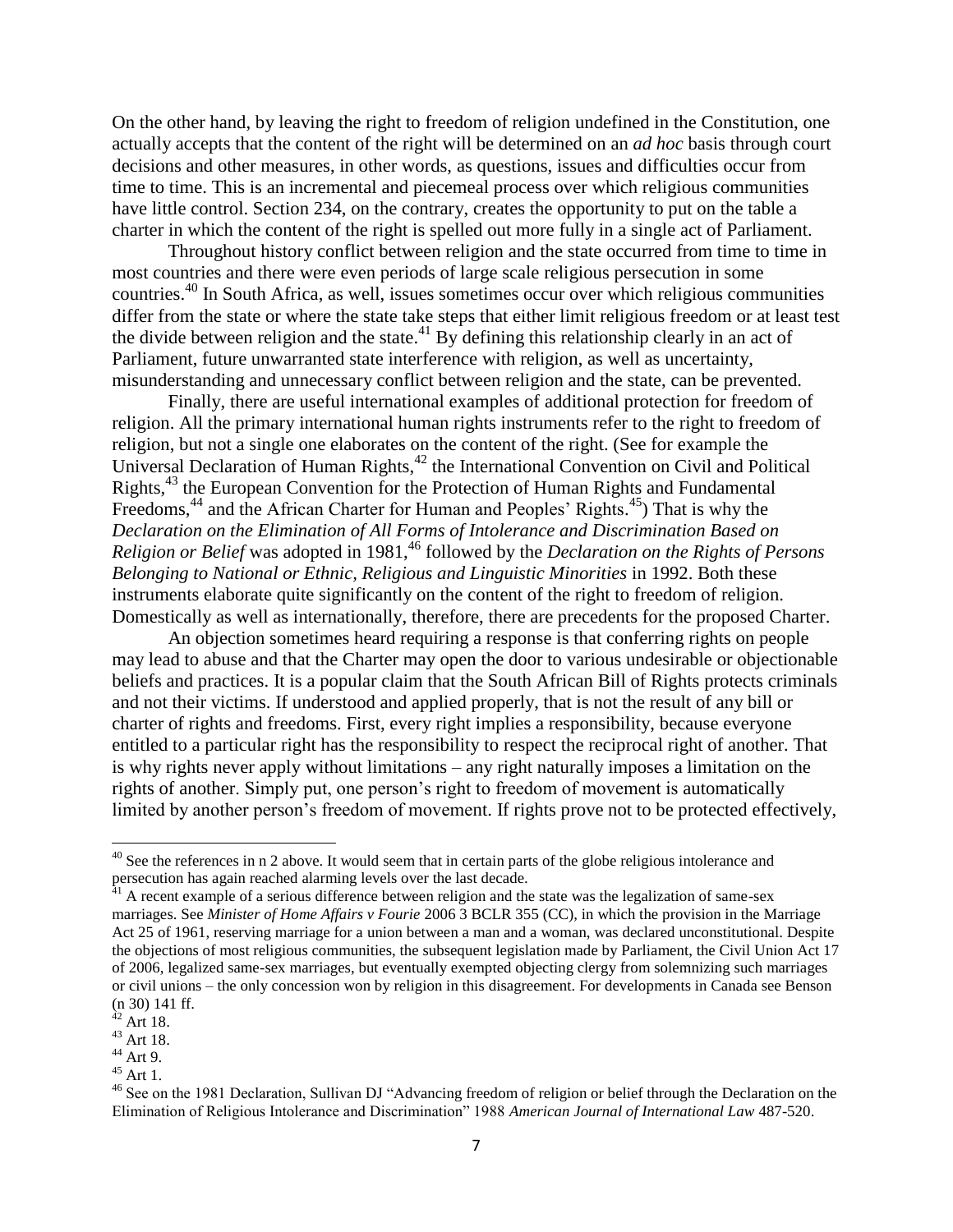it is therefore not so much the bill of rights itself that is at fault, but rather its ineffective enforcement. Second, as is the case with any other right, everyone is supposed to exercise the rights in the Charter within the framework of the law of the land. The charter does not legalise or even open the door to any belief or practice that may involve or give rise to criminal activities or any action otherwise prohibited by law. Such actions may continue to be prohibited or limited lawfully in terms of the limitation provisions of the Constitution.

### **4 CONTENT OF THE CHARTER**

The Charter basically contains the main elements of the right to freedom of religion as it is generally understood.<sup>47</sup> It also contains elements protected by other rights guaranteed in the  $\overline{\text{a}}$  Constitution.<sup>48</sup> Following a preamble that sets the scene, the most significant rights and freedoms stipulated in the Charter may be summarised as follows (see the Annexure for the full text):

- (a) Every person has the right to believe according to their own convictions and to make choices regarding their convictions and religious affiliation (art 1).<sup>49</sup>
- (b) No person may be forced in any way in respect of their religion or convictions, or to act against their convictions (art 2). This includes the right to change one's faith, religion or religious affiliation, the right to have one's convictions reasonably  $\alpha$  accommodated,<sup>50</sup> the right to refuse to perform certain duties, participate in certain activities, or deliver certain services,  $51$  the right to have one's convictions taken into account in receiving or withholding medical treatment,<sup>52</sup> and the right not to be subjected to force or indoctrination that may destroy or compromise one's religion or beliefs.
- (c) Every person has the right to the impartiality and protection of the state in respect of religion (art 3).<sup>53</sup> As is the case with any other right, the state must create a positive and safe environment for the exercise of religious freedom, but it may not promote, favour or prejudice any faith or religion, and may not indoctrinate anyone in respect

 $\overline{\phantom{a}}$  $47$  See eg the brief overview of Malherbe 2006 (n 24) 632-635; also "The constitutionality of government policy relating to the conduct of religious observances in public schools" 2002 *Journal of South African Law (TSAR)* 391 397-398. The most comprehensive recent study in South Africa on the content of the right can be found in Van der Schyff G *The Right to Freedom of Religion in South Africa* (2001 LLM dissertation, Rand Afrikaans University, Johannesburg). The various contributions in Van der Vyver and Witte (n 2) are equally valuable.

 $^{48}$  Eg the right to freedom of expression (s 16), and the right to freedom of association (s 18). For useful discussions of the rights protected in the Bill of Rights, see the references in n 14.

 $49$  This includes the right to change one's religion – see eg Walkate "The right of everyone to change his religion or belief" 1983 *Netherlands International Law Review* 146.

 $50$  The principle of reasonable accommodation appears in s  $14(3)(i)$  of the Promotion of Equality and Prevention of Unfair Discrimination Act 4 of 2000, and was applied by the Constitutional Court in *MEC for Education, KwaZulu-Natal v Pillay* 2008 2 BCLR 99 (CC) par 72 ff. See the comments in this regard on the *UN Declaration on the Elimination of All Forms of Intolerance and of Discrimination Based on Religion or Belief* (1981) by Benson (n 30) 164.

<sup>&</sup>lt;sup>51</sup> A good example is that a medical professional may refuse on religious grounds to perform or assist in an abortion, unless there are compelling reasons not to refuse, for example when the mother's life is in danger.

 $52$  Whenever parents act on behalf of their children, the best interest of the child determines the outcome – see eg *Hay v B* 2003 3 SA 492 (W). This is now a constitutional principle – s 28(2) of the Constitution.

<sup>&</sup>lt;sup>53</sup> Sometimes referred to as the state non-identification principle. Note the use of the term "impartiality" instead of "neutrality". See eg Sandsmark S *Is World View Neutral Education Possible and Desirable? A Christian Response to Liberal Arguments* (2000) 87 ff on the logical inconsistency of a so-called neutral approach. Neutrality requires taking distance from something, which may lead to hostility, whereas impartiality requires the state to be constructively engaged in order to level the playing field for everybody.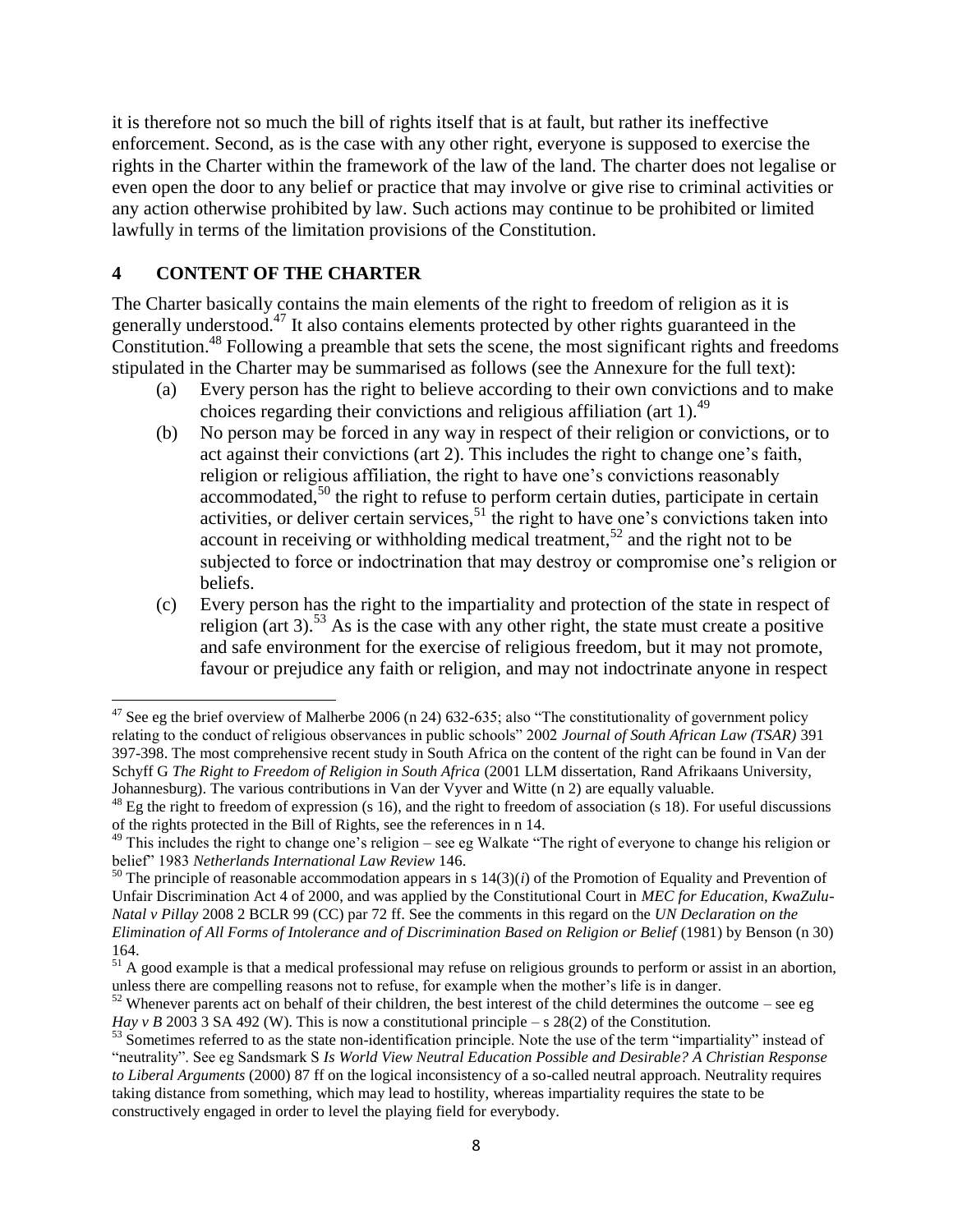of religion. No person may be unfairly discriminated against on the ground of religion. $54$ 

- (d) Every person has the right to the private or public, and the individual or joint, observance or exercise of their convictions (art 4). Religious observances may take various forms.<sup>55</sup> The right includes the right to associate with others, and form and join religious associations,<sup>56</sup> to observe sacred days of rest, festivals and ceremonies, and to conduct single-faith religious observances in state or state-aided institutions.<sup>57</sup>
- (e) Every person has the right to maintain traditions and systems of religious personal, matrimonial and family law that are consistent with the Constitution (art  $5$ ).<sup>58</sup>
- (f) Every person has the right to freedom of expression in respect of religion (art  $6$ ).<sup>59</sup> This includes the right to make public statements, produce religious publications, and conduct scholarly research, the right to communicate with others, and the right to share one's convictions with another consenting person.<sup>60</sup> Religious institutions have the right to have access to public media on an equitable basis. Every person has the right to religious dignity, which includes not to be victimised, ridiculed or slandered on the basis of their convictions.<sup>61</sup>
- (g) Every person has the right to be educated in accordance with their religious or philosophical convictions (art  $7$ ).<sup>62</sup> The state must respect this right, and parents may withdraw their children from activities and programs inconsistent with their convictions. An educational institution may adopt a particular religious or other ethos, as long as it is observed equitably, voluntarily and in a non-discriminatory way. Every private educational institution may impart its religious convictions to all children enrolled in the institution. Every person has the right to receive and provide religious education (art 8).
- (h) Every religious institution has the right to institutional freedom of religion, and has authority over its own affairs (art 9). Every religious institution may determine its own confessions, doctrines and ordinances, and may regulate its internal affairs,

 $54$  This prohibition also forms part of the equality clause in s 9 of the Constitution.

<sup>&</sup>lt;sup>55</sup> It includes rules relating to attire, appearance and diet. A prohibition of, or limitation on, the wearing of head or facial coverings (an issue in Western Europe) will have to be justified in terms of the general limitation clause, s 36 of the Constitution. The right also includes access to sacred places and burial sites relevant to one's convictions (art 4.1), but in South African law it does not include a right to be buried anywhere, eg on another's property (*Nkosi v Bührmann* 2002 1 SA 372 (SCA)).

<sup>56</sup> See s 18 and 31 of the Constitution.

 $57$  As mentioned, such observances must follow the rules of the relevant institution and must be conducted freely, voluntarily and equitably (s 15(2) of the Constitution). As confirmed by the Constitutional Court in *S v Lawrence* (n 24) par 101-102, s 15(2) makes it clear that a so-called establishment clause does not exist under the South African Constitution. The state in any case has a duty to act positively in order to respect, protect, promote and facilitate (s 7(2)) the right to freedom of religion, as in the case of all other rights (see Malherbe 1998 (n 24) 688-690).

 $58$  S 15(3) of the Constitution provides that such systems may be recognized by law, as was done eg in terms of the Recognition of Customary Marriages Act 120 of 1998.

 $59$  Freedom of expression is protected in s 16 of the Constitution.

<sup>&</sup>lt;sup>60</sup> Proselytizing is prohibited in some countries, but is protected by the Charter as long as it happens voluntary.

<sup>&</sup>lt;sup>61</sup> It includes that no person may advocate hatred that is based on religion, and that constitutes incitement to violence or to cause physical harm – which is not protected speech under s 16(2) of the Constitution. This specific limitation on the right has to be applied with circumspection so as not to stifle healthy debate.

 $62$  See eg Art 5 of the Declaration on the Elimination of All Forms of Intolerance and of Discrimination Based on Religion or Belief (1981). Benson (n 30) 165 actually proposes that a duty be imposed on the state to provide support for education across a diversity of belief systems.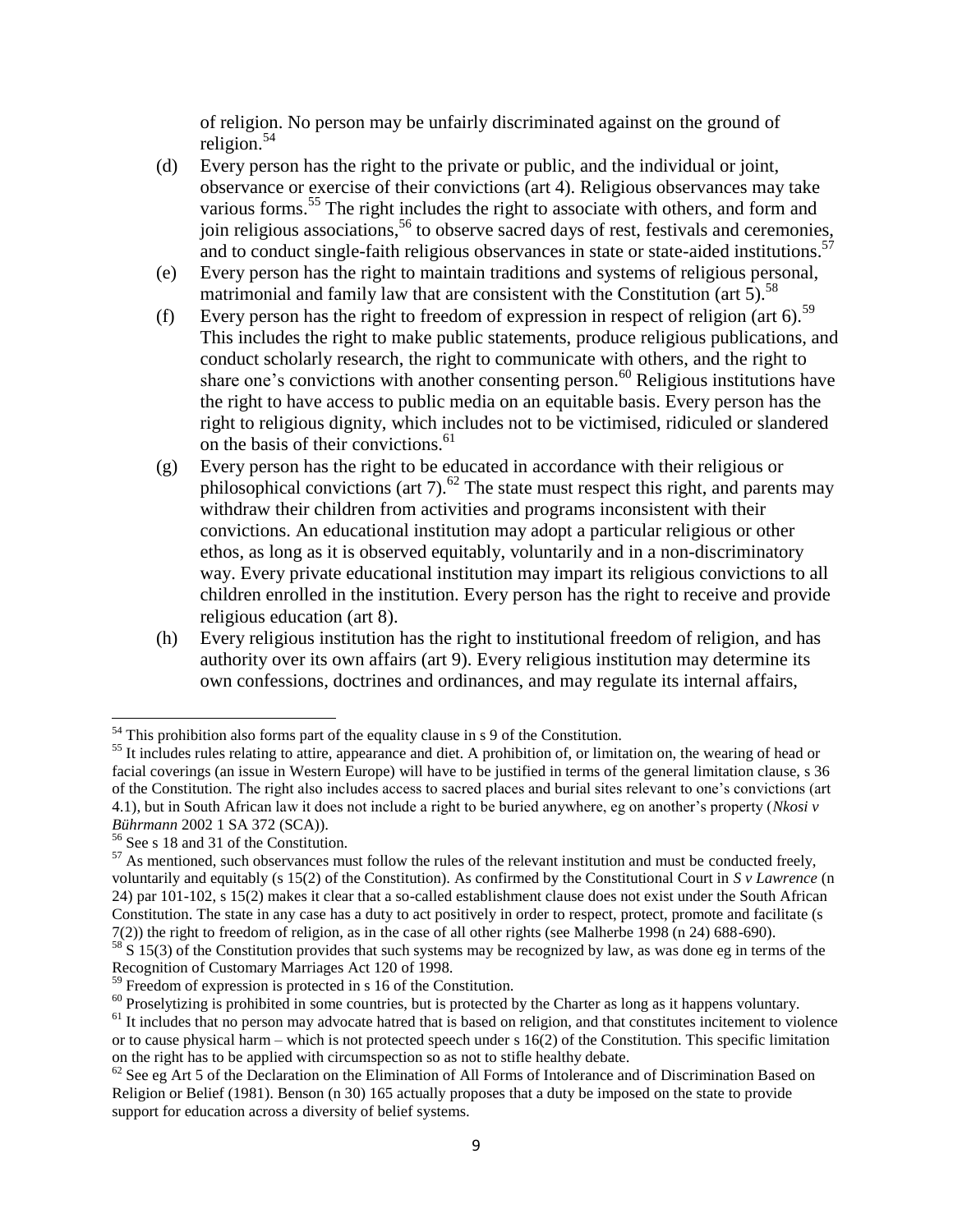which include matters relating to structures and procedures, office-bearers and employees, and membership, in accordance with the principles of tolerance, fairness, openness and accountability. The state may not regulate or prescribe matters of doctrine and ordinances.<sup>63</sup> The confidentiality of the internal affairs and communications of a religious institution must be respected insofar as the interest of justice permits. Every religious institution is subject to the law of the land. Nonobservance of a law resulting from the exercise of the rights in the Charter must be justified.

- (i) Every person has the right, for religious purposes, to receive, manage and spend voluntary financial and other contributions (art 11).
- (j) Every person has the right, on religious grounds, and in accordance with their convictions or ethos, to conduct relief, upliftment, social justice, developmental, charity or welfare work (art 12).<sup>64</sup>

As explained, an enacted Charter will supplement or flesh out the right to freedom of religion in the Constitution, and will accordingly be subject to the Constitution. In any inconsistency between the Charter and the Constitution, the latter will prevail. Any limitation of the rights protected in the Charter must comply with the general limitation clause in section 36 of the Constitution.<sup>65</sup>

### **5 CONCLUSION**

Where do we presently stand with the Charter? The sponsors, basically a few academics and a few religious leaders, have been engaged in this exercise for well over two years. After wide consultations with most religious communities, consideration of numerous written comments, and several redrafts which have all been circulated among religious communities, we now have the formal or informal support of most religious communities and institutions in South Africa. Although such wide support elevates the status of the Charter, it is still not a final document. Basically, it remains a proposal, and further amendments may be effected pursuant to the processes still lying ahead. The next immediate step is taken on the  $21<sup>st</sup>$  of October, when a conference will be held at which occasion all religious communities and leaders will receive the opportunity to express their support for the Charter publicly. Those not able to attend may endorse the Charter in writing. At the conference the formation of a representative continuation committee or council that can take the Charter forward will be proposed. The council will consider any further comments and amendments from institutions and communities that have endorsed the Charter in principle, and will engage the government with the objective to present to it a final document, with the request that it be enacted into law in terms of section 234 of the Constitution.

South Africans learned not to be show-offs, or to count their chickens before they are hatched. If we are successful in this endeavour, it will probably not make headlines. An absence of publicity will, however, not diminish the significance of the achievement. First, I believe the Charter represents a major step in the effective protection of the right to freedom of religion, and will provide a firm foundation for ensuring a healthy relationship between religion and the state.

<sup>63</sup> As confirmed in eg *Taylor v Kurtstag NO* 2005 7 BCLR 705 (W).

<sup>&</sup>lt;sup>64</sup> Social involvement of religious communities is the result of their convictions, and they could hardly be expected to conduct their activities in a non-religious way.

 $65$  See the wording of s 36 in n 21.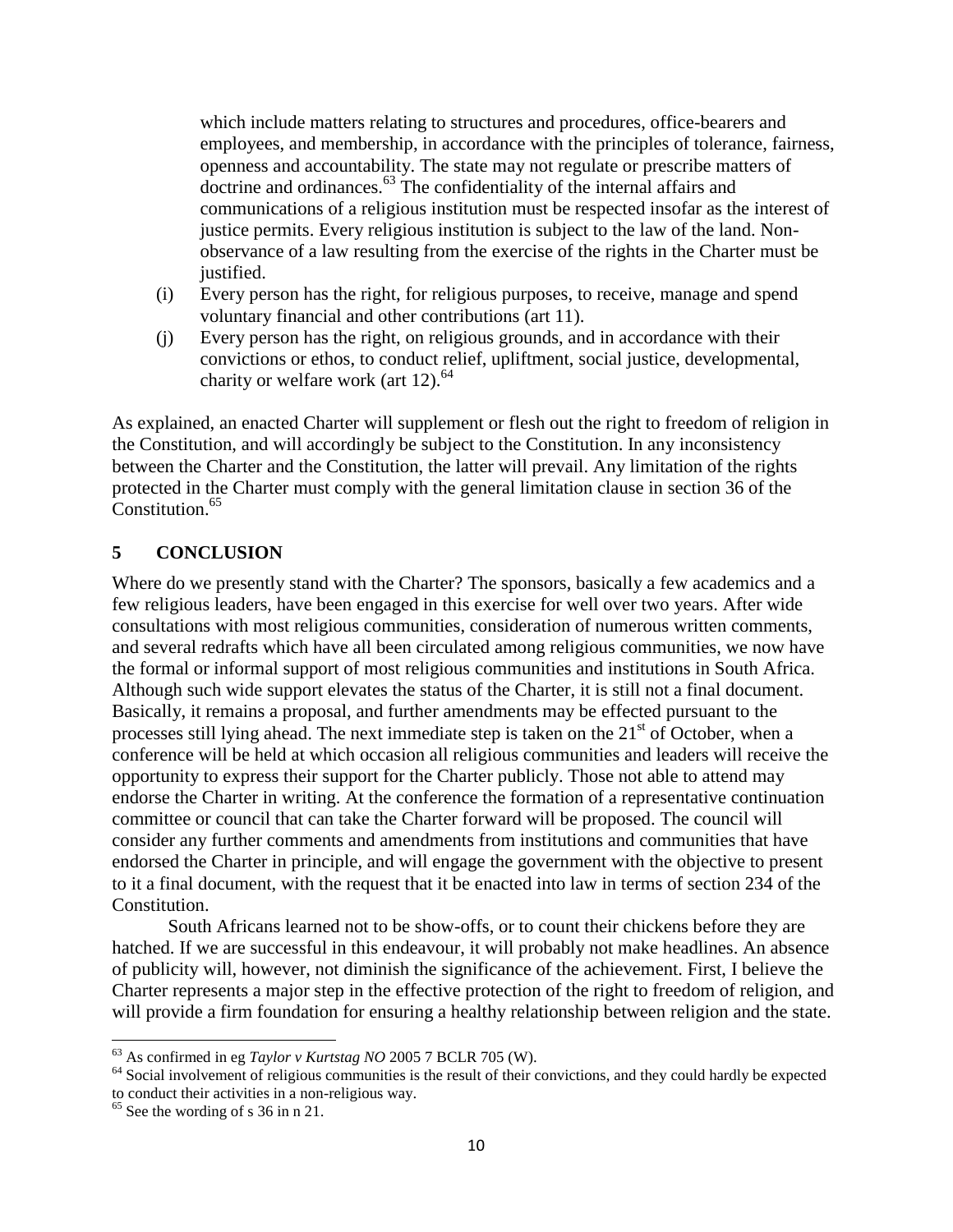As such, the Charter may provide guidance in the sensitive area of religious freedom not only for South Africa, but internationally as well.

Second, the Charter can secure the tolerant spirit prevailing among religious communities in South Africa. Compared to many other countries, South Africa is particularly blessed in this respect, and insofar as the Charter can enhance the prevailing spirit, South Africans should do their utmost to maintain and strengthen the cordial relationship among the different religions. Maybe the idea of the Charter was indeed born as a result of this good relationship, because it may be easier to reach consensus on its contents in an atmosphere of mutual trust and goodwill than in an atmosphere of mistrust and animosity. The Charter will also deepen our understanding of basic values of justice, love, compassion, human dignity, democracy, rights and responsibilities, and basic good relations with others. As such, the Charter can make an invaluable contribution in determining the rightful place of religion in society, an issue with which many countries struggle from time to time. The Charter is an impartial document not favouring one religion over another. It simply recognises that South Africa is a multi-religious nation. It requires South Africans to respect in a spirit of tolerance the beliefs of others in recognition of one another's religious freedom and human dignity. It is through tolerance that religious communities will be able to co-exist in peace and harmony, and that each will earn respect for their own convictions and beliefs.

Religious communities should now take ownership of this initiative. This is not the initiative of a particular religion, community or committee. If religious communities embrace the Charter as their own, join hands in taking it forward, and interact with the government with one voice, the Charter will prove to be a milestone in the protection of religious rights and freedoms and in securing a stable, constructive and co-operative relationship between religion and the state.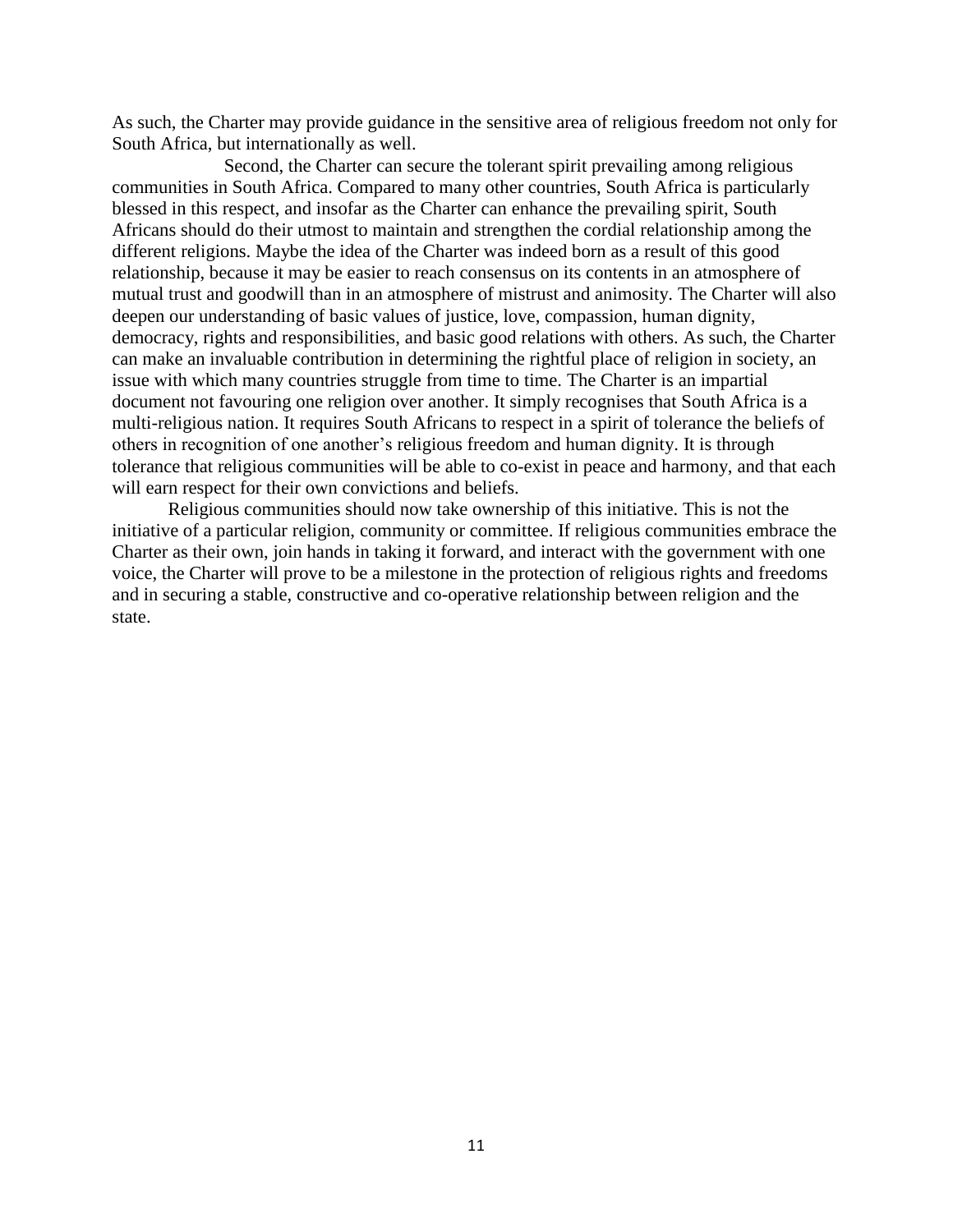# **ANNEXURE**

## **SOUTH AFRICAN CHARTER OF RELIGIOUS RIGHTS**

### **AND FREEDOMS**

# **(As amended 6th August and 1st October 2009)**

#### **PREAMBLE**

- 1. WHEREAS human beings have inherent dignity, and a capacity and need to believe and organise their beliefs in accordance with their foundational documents, tenets of faith or traditions; and
- 2 WHEREAS this capacity and need determine their lives and are worthy of protection; and
- 3 WHEREAS religious belief embraces all of life, including the state, and the constitutional recognition and protection of the right to freedom of religion is an important mechanism for the equitable regulation of the relationship between the state and religious institutions; and
- 4 WHEREAS religious institutions are entitled to enjoy recognition, protection and cooperation in a constitutional state as institutions with authority over their own affairs; and
- 5 WHEREAS it is recognised that rights impose the corresponding duty on everyone in society to respect the rights of others; and
- 6 WHEREAS the state through its governing institutions has the responsibility to govern justly, constructively and impartially in the interest of everybody in society; and
- 7 WHEREAS religious belief may deepen our understanding of justice, love, compassion, cultural diversity, democracy, human dignity, equality, freedom, rights and obligations, as well as our understanding of the importance of community and relationships in our lives and in society, and may therefore contribute to the common good; and
- 8 WHEREAS the recognition and effective protection of the rights of religious communities and institutions will contribute to a spirit of mutual respect and tolerance among the people of South Africa,

## **NOW THEREFORE THE FOLLOWING South African Charter of Religious Rights and Freedoms is hereby enacted:**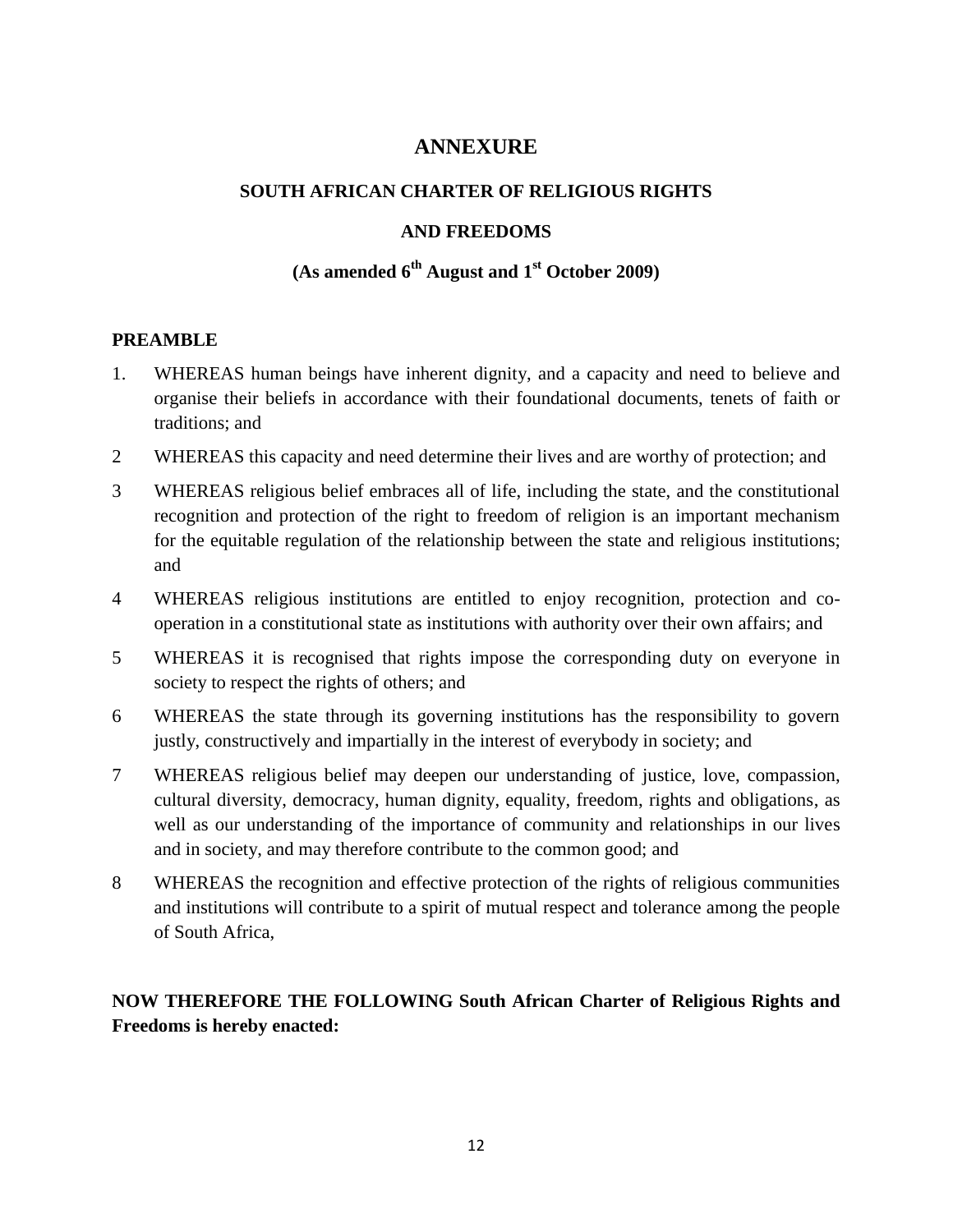- 1. Every person has the right to believe according to their own religious or philosophical beliefs or convictions (hereinafter convictions), and to choose which faith, worldview, religion, or religious institution to subscribe to, affiliate with or belong to.
- 2. No person may be forced to believe, what to believe or what not to believe, or to act against their convictions.
	- 2.1 Every person has the right to change their faith, religion, convictions or religious institution, or to form a new religious community or religious institution.
	- 2.2 Every person has the right to have their convictions reasonably accommodated.
	- 2.3 Every person has the right on the ground of their convictions to refuse (a) to perform certain duties, or to participate or indirectly to assist in, certain activities, such as of a military or educational nature, or (b) to deliver, or to refer for, certain services, including medical or related (including pharmaceutical) services or procedures.
	- 2.4 Every person has the right to have their convictions taken into account in receiving or withholding medical treatment.
	- 2.5 No person may be subjected to any form of force or indoctrination that may destroy, change or compromise their religion, beliefs or worldview.
- 3 Every person has the right to the impartiality and protection of the state in respect of religion.
	- 3.1 The state must create a positive and safe environment for the exercise of religious freedom, but may not promote, favour or prejudice a particular faith, religion or conviction, and may not indoctrinate anyone in respect of religion. In approving a plan for the development of land, the state must consider religious needs.
	- 3.2 No person may be unfairly discriminated against on the ground of their faith, religion, or religious affiliation.
- 4 Subject to the duty of reasonable accommodation and the need to provide essential services, every person has the right to the private or public, and individual or joint, observance or exercise of their convictions, which may include but are not limited to reading and discussion of sacred texts, confession, proclamation, worship, prayer, witness, arrangements, attire, appearance, diet, customs, rituals and pilgrimages, and the observance of religious and other sacred days of rest, festivals and ceremonies.
	- 4.1 Every person has the right to private access to sacred places and burial sites relevant to their convictions. Such access, and the preservation of such places and sites, must be regulated within the law and with due regard for property rights.
	- 4.2 Every person has the right to associate with others, and to form, join and maintain religious and other associations, institutions and denominations, organise religious meetings and other collective activities, and establish and maintain places of religious practice, the sanctity of which shall be respected.
	- 4.3 Every person has the right to communicate within the country and internationally with individuals and institutions, and to travel, visit, meet and enter into relationships or association with them.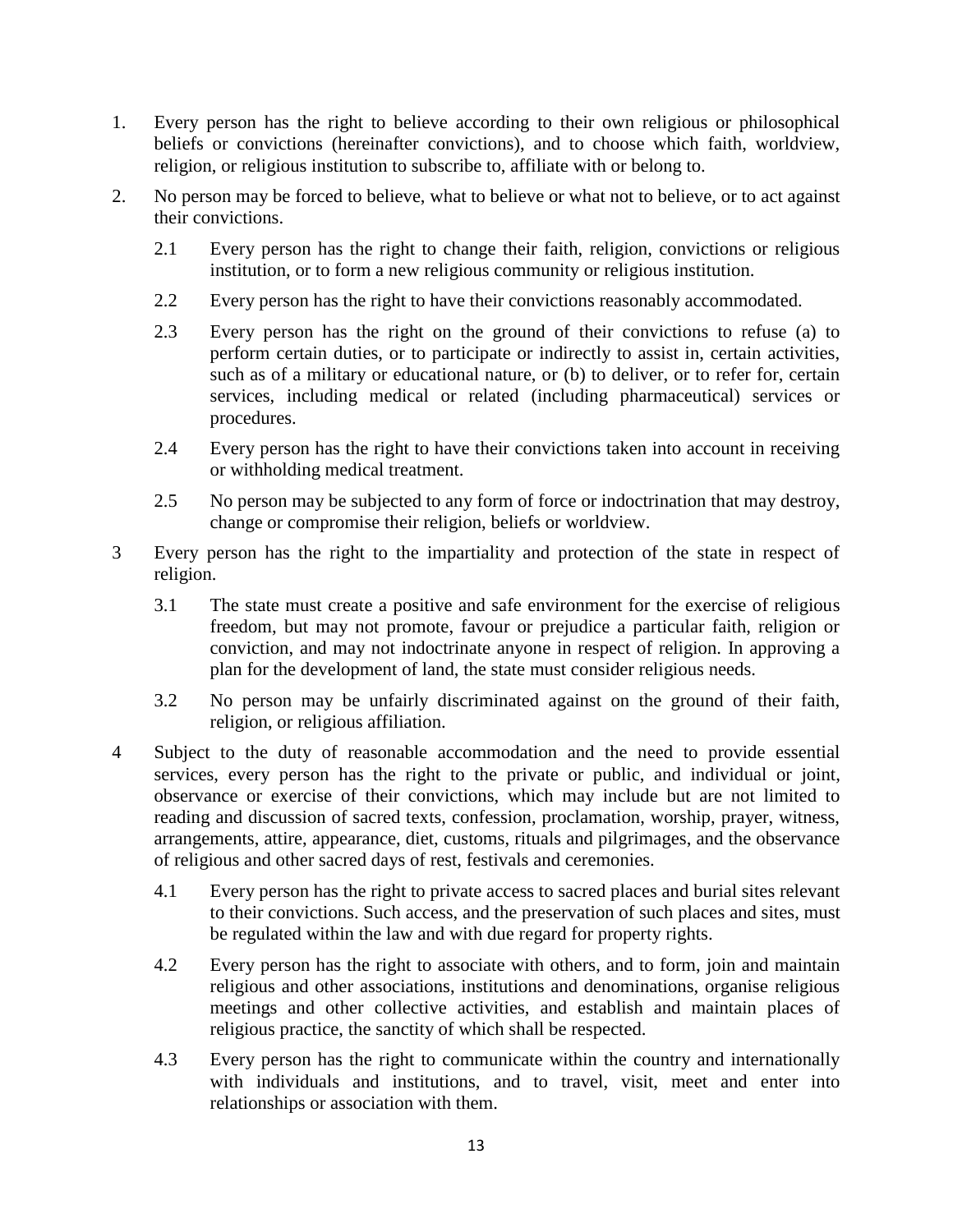- 4.4 Every person has the right to conduct single-faith religious observances, expression and activities in state or state-aided institutions, as long as such observances, expression and activities follow rules made by the appropriate public authorities, are conducted on an equitable basis, and attendance at them is free and voluntary.
- 5 Every person has the right to maintain traditions and systems of religious personal, matrimonial and family law that are consistent with the Constitution. Legislation that is consistent with the Constitution may be made to recognise marriages concluded under any tradition, or a system of religious, personal or family law, or to recognise systems of personal and family law under any tradition, or adhered to by persons professing a particular religion.
- 6 Every person has the right to freedom of expression in respect of religion.
	- 6.1 Every person has the right (a) to make public statements and participate in public debate on religious grounds, (b) to produce, publish and disseminate religious publications and other religious material, and (c) to conduct scholarly research and related activities in accordance with their convictions.
	- 6.2 Every person has the right to share their convictions with another consenting person.
	- 6.3 Every religious institution has the right to have access to public media which access must be regulated fairly.
	- 6.4 Every person has the right to religious dignity, which includes not to be victimised, ridiculed or slandered on the ground of their faith, religion, convictions or religious activities. No person may advocate hatred that is based on religion, and that constitutes incitement to violence or to cause physical harm.
- 7 Every person has the right to be educated or to educate their children, or have them educated, in accordance with their religious or philosophical convictions.
	- 7.1 The state, including any public school, has the duty to respect this right and to inform and consult with parents on these matters. Parents may withdraw their children from school activities or programs inconsistent with their religious or philosophical convictions.
	- 7.2 Every educational institution may adopt a particular religious or other ethos, as long as it is observed in an equitable, free, voluntary and non-discriminatory way, and with due regard to the rights of minorities.
	- 7.3 Every private educational institution established on the basis of a particular religion, philosophy or faith may impart its religious or other convictions to all children enrolled in that institution, and may refuse to promote, teach or practice any religious or other conviction other than its own. Children enrolled in that institution (or their parents) who do not subscribe to the religious or other convictions practised in that institution waive their right to insist not to particpate in the religious activities of the institution.
- 8 Every person has the right to receive and provide religious education, training and instruction. The state may subsidise such education, training and instruction.